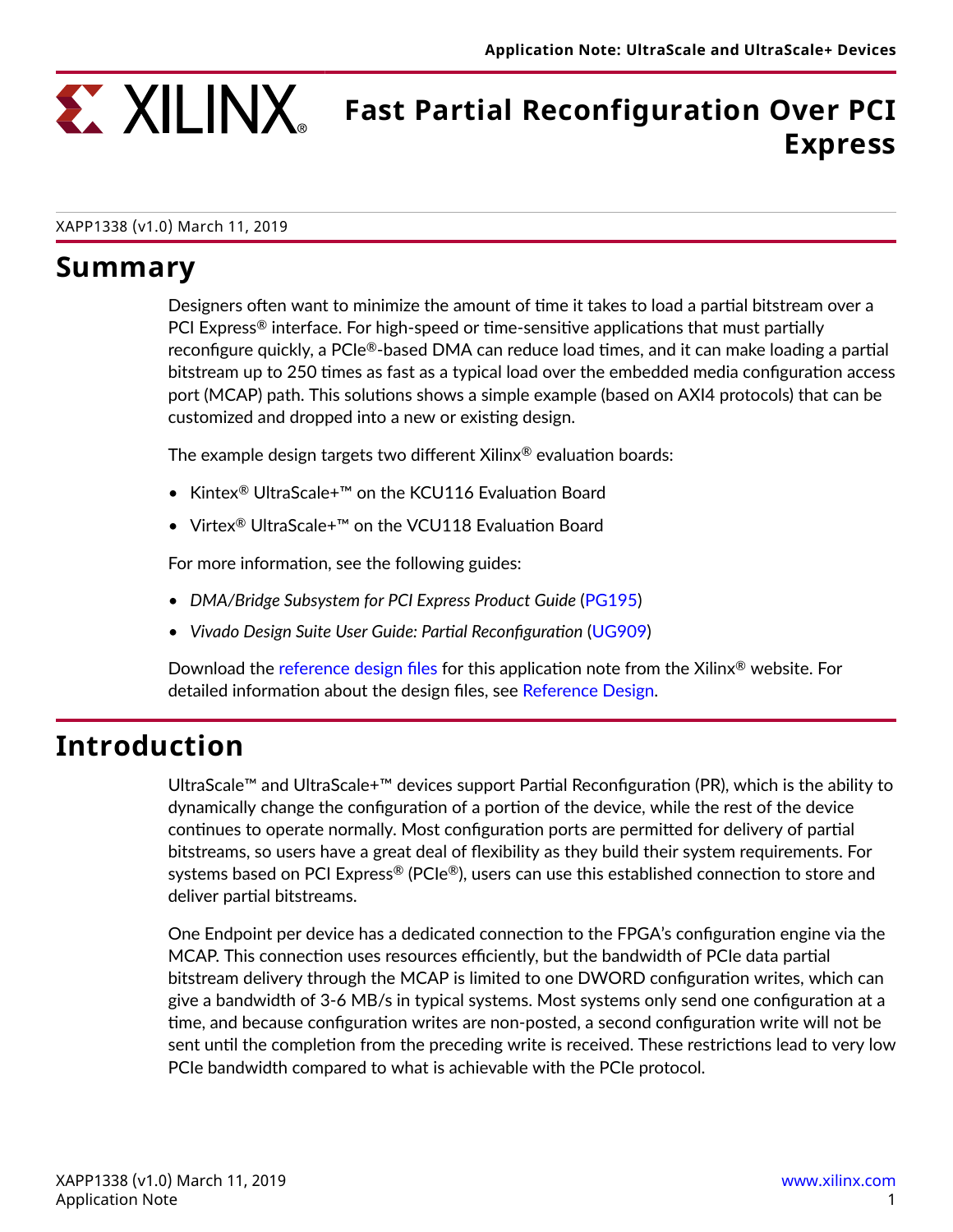<span id="page-1-0"></span>The fastest possible interface to the configuration engine for PCIe systems is through the internal configuration access port (ICAP). This SelectMAP-style interface can support 32-bit wide bitstream data at 200 MHz (800 MB/s) for monolithic devices and 125MHz (500 MB/s) for devices using stacked silicon interconnect (SSI) technology. This application note shows a basic design that connects a PCIe direct memory access (DMA) IP to the ICAP, providing the maximum throughput, allowing users to partially reconfigure as fast as the silicon allows.

### **Reference Design**

This Partial Reconfiguration project has been created with the Vivado® 2018.1 integrated design environment (IDE) and validated with the Vivado 2018.3 IDE. Two versions are available — the same basic design can target either the VCU118 or KCU116 development platforms. The only differences between the two versions are physical constraints (such as pin locations and Pblocks) and the frequency of clock driving the ICAP. While created specifically for UltraScale+™ devices, the same concepts can be applied to UltraScale™ devices. The only difference is the requirement for delivering clearing bitstreams for UltraScale prior to loading the next partial bitstream.

The design archives contain the base design ready for compilation in the Vivado IDE. Bitstreams and dual QSPI flash images are available in the Bitstreams\_VCU118 and Bitstreams\_KCU116 folders for immediate hardware testing. Please remember that any newly compiled version will create full and partial bitstreams that are incompatible with the bitstreams supplied in this design archive — always keep bitstream versions in sync.

Download the [reference design files](https://www.xilinx.com/cgi-bin/docs/ctdoc?cid=9adce07d-63ec-4dac-88cb-16cfe00e6d8a;d=xapp1338-fast-partial-reconfiguration-pci-express.zip) for this application note from the Xilinx<sup>®</sup> website.

### **Reference Design Matrix**

The following checklist indicates the procedures used for the provided reference design.

#### *Table 1:* **Reference Design Matrix**

| Parameter                                                                                                                  | <b>Description</b>      |  |  |  |  |  |
|----------------------------------------------------------------------------------------------------------------------------|-------------------------|--|--|--|--|--|
| General                                                                                                                    |                         |  |  |  |  |  |
| Developer name                                                                                                             | Xilinx                  |  |  |  |  |  |
| Target devices                                                                                                             | XCVU9P-FLGA2104-2L<br>٠ |  |  |  |  |  |
|                                                                                                                            | XCKU5P-FFVB676-2<br>٠   |  |  |  |  |  |
| Source code provided?                                                                                                      | N                       |  |  |  |  |  |
| Source code format (if provided)                                                                                           | N/A                     |  |  |  |  |  |
| Design uses code or IP from existing reference design,<br>application note, third-party, or Vivado software? If yes, list. | N                       |  |  |  |  |  |
|                                                                                                                            | <b>Simulation</b>       |  |  |  |  |  |
| Functional simulation performed                                                                                            | N                       |  |  |  |  |  |
| Timing simulation performed?                                                                                               | N                       |  |  |  |  |  |
| Test bench provided for functional and timing simulation?                                                                  | N                       |  |  |  |  |  |
| Test bench format                                                                                                          | N/A                     |  |  |  |  |  |
| Simulator software and version                                                                                             | N/A                     |  |  |  |  |  |
| SPICE/IBIS simulations                                                                                                     | N                       |  |  |  |  |  |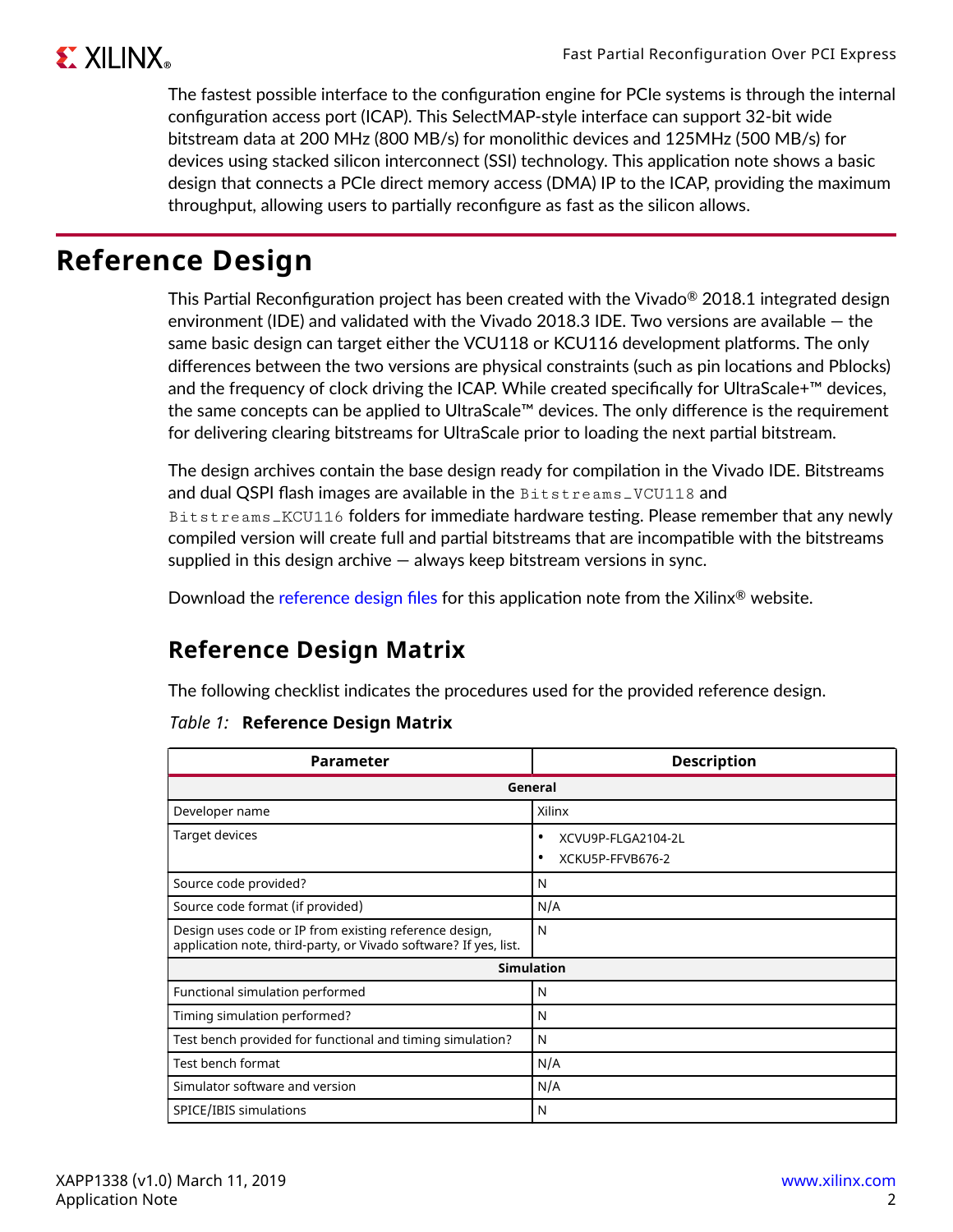#### *Table 1:* **Reference Design Matrix** *(cont'd)*

| <b>Parameter</b>                            | <b>Description</b>            |  |  |  |  |
|---------------------------------------------|-------------------------------|--|--|--|--|
| Implementation                              |                               |  |  |  |  |
| Synthesis software tools/versions used      | Vivado synthesis feature      |  |  |  |  |
| Implementation software tool(s) and version | Vivado implementation feature |  |  |  |  |
| Static timing analysis performed?           | N                             |  |  |  |  |
|                                             | <b>Hardware Verification</b>  |  |  |  |  |
| Hardware verified?                          |                               |  |  |  |  |
| Platforms used for verification             | <b>VCU118</b>                 |  |  |  |  |
|                                             | <b>KCU116</b>                 |  |  |  |  |

#### **Setup**

Create the sample design project within the Vivado 2018.1 (or newer) IDE.

- 1. In the Vivado IDE, start a new session in GUI or Tcl mode.
- 2. From the command prompt, set one of the following boards to be the target:

```
set board "vcu118"
set board "kcu116"
```
If you do not set the target board, the KCU116 board is used by default. This option can also be set directly in the creation script.

3. Launch the creation script:

source PR\_over\_PCIe\_project.tcl

When this script is completed, the full project will be ready to synthesize and implement.

4. If the script was launched in Tcl mode, open the Vivado IDE to see the full project:

start\_gui

5. Expand the design hierarchy in the Sources window to see the overall structure of the design.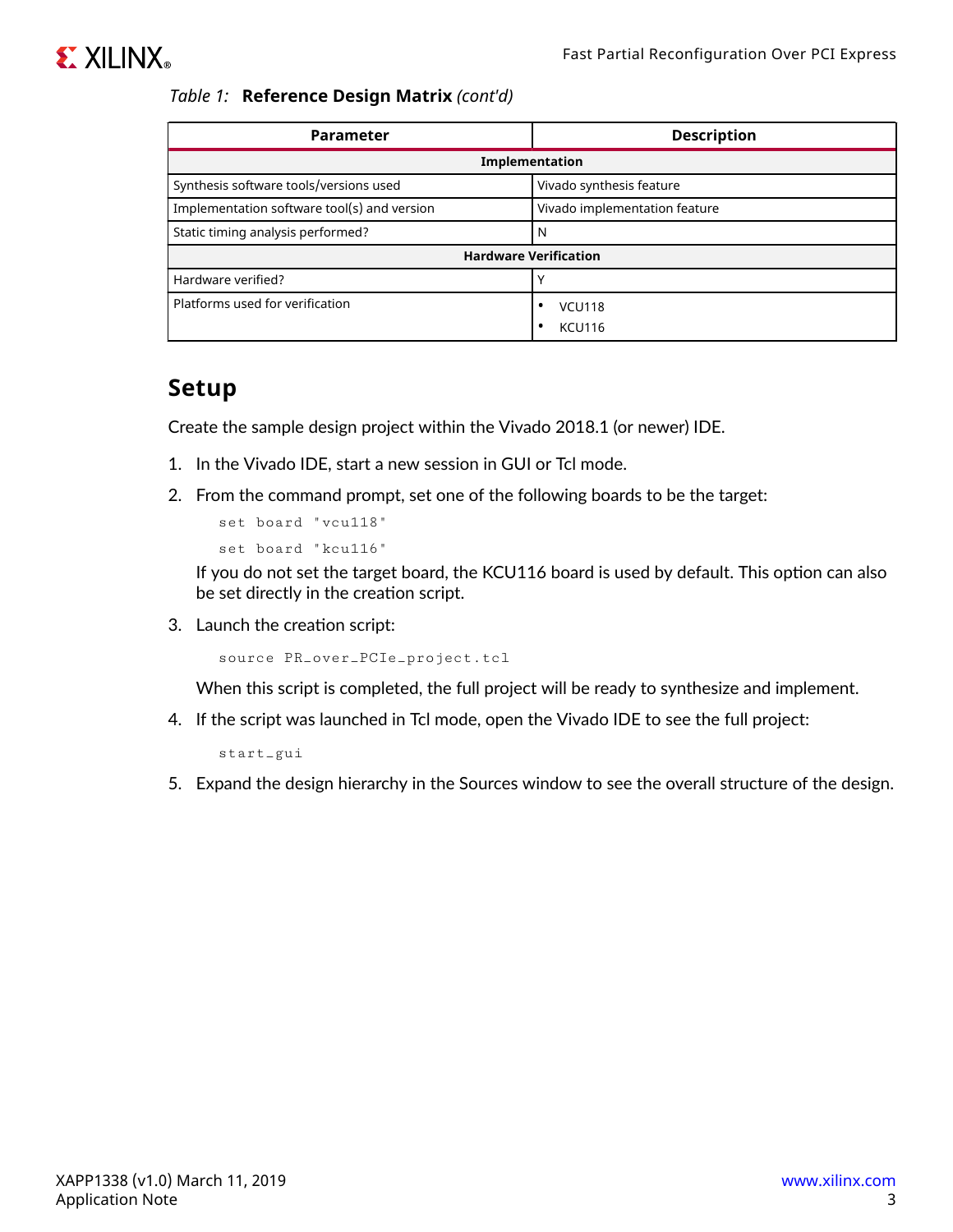# **EXALINX**



**Note:** The diamond icon next to inst\_shift indicates that it is a Reconfigurable Partition.

This design has a simple reconfigurable function of shifting LEDs on the demo board. This part of the design is kept simple so it compiles quickly and focuses the attention on the bitstream delivery details. The sample design is delivered with two Reconfigurable Modules:

- shift left
- shift right

### **Set the Frequency of the ICAP Clock**

- 1. To open the customization GUI, double-click **clk\_inst**.
- 2. On the Output Clocks tab, note the frequency of  $\text{clk}\_\text{out1}$  for a particular board:
	- **KCU116:** 200 MHz
	- **VCU118:** 125 MHz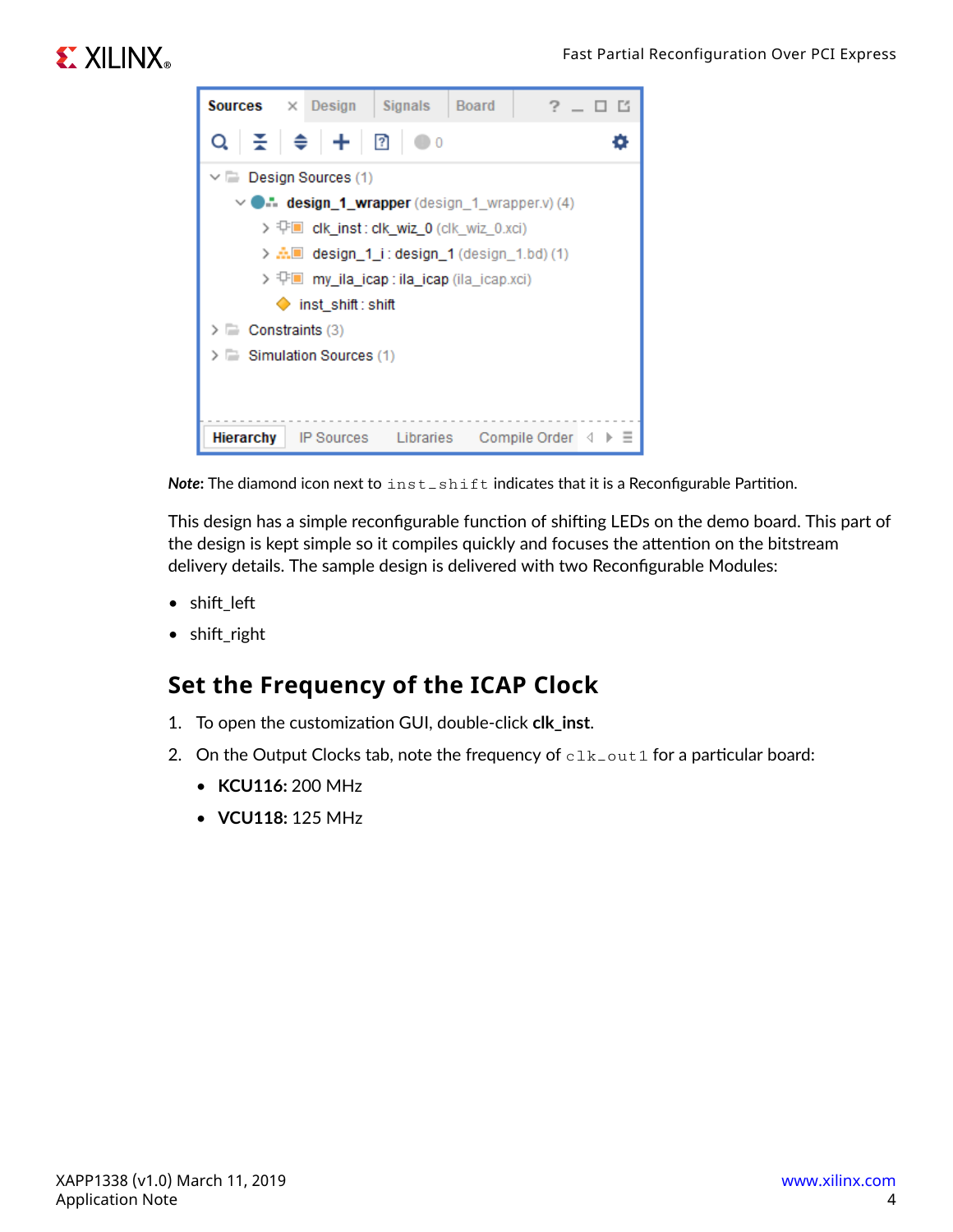# **EXILINX**

| <b>IP Symbol</b> Resource                           | Component Name clk_wiz_0                      |                     |                                       |                             |                                     |                   |                                    |               |                  |                                              |                               |
|-----------------------------------------------------|-----------------------------------------------|---------------------|---------------------------------------|-----------------------------|-------------------------------------|-------------------|------------------------------------|---------------|------------------|----------------------------------------------|-------------------------------|
| Show disabled ports                                 | Board Clocking Options    Qutput Clocks       |                     |                                       | Port Renaming MMCM Settings | Summary                             |                   |                                    |               |                  |                                              |                               |
|                                                     | The phase is calculated relative to clk_out1. |                     |                                       |                             |                                     |                   |                                    |               |                  |                                              |                               |
|                                                     | <b>Output Clock</b>                           | Port Name           | <b>Output Freq (MHz)</b><br>Requested | <b>Actual</b>               | <b>Phase (degrees)</b><br>Requested | Actual            | Duty Cycle (%)<br><b>Requested</b> | <b>Actual</b> | <b>Drives</b>    | <b>Matched</b><br><b>Routing</b>             | <b>Max Freq.</b><br>of buffer |
|                                                     | √ dk_out1                                     | clk_out1            | G<br>125,000                          | 125,000                     | 0.000                               | ◎ 0.000           | 50.000                             | 50.0          | Buffer           | ٠<br>□                                       | 775.194                       |
|                                                     | $\sqrt{}$ dk out2                             | dk_out2             | $\odot$<br>100,000                    | 100,000                     | 0.000                               | € 0.000           | 50,000                             | 50.0          | Buffer           | $\Box$<br>٠                                  | 775.194                       |
|                                                     | dk_out3                                       | dk out3             | 100,000                               | <b>N/A</b>                  | 0.000                               | N/A               | 50,000                             | N/A           | Buffer           | $\Box$<br>$\mathbf{v}$                       | 775.194                       |
|                                                     | dk_out4                                       | clk_out4            | 100,000                               | <b>NIA</b>                  | 0.000                               | NIA               | 50,000                             | NIA           | Buffer           | $\Box$<br>$\sim$                             | 775.194                       |
|                                                     | dk_out5                                       | clk_out5            | 100.000                               | <b>NIA</b>                  | 0.000                               | N/A               | 50,000                             | N/A           | Buffer           | $\Box$<br>$\sim$                             | 775.194                       |
|                                                     |                                               |                     |                                       |                             |                                     |                   |                                    |               |                  |                                              |                               |
|                                                     |                                               |                     |                                       |                             |                                     |                   |                                    |               |                  |                                              |                               |
| clk out1                                            | dk out6<br>dk_out7<br>USE CLOCK SEQUENCING    | dk out6<br>clk_out7 | 100,000<br>100,000                    | N/A<br><b>NIA</b>           | 0.000<br>0.000                      | <b>N/A</b><br>NIA | 50,000<br>50,000                   | N/A<br>N/A    | Buffer<br>Buffer | $\Box$<br>$\scriptstyle\rm w$<br>$\Box$<br>× | 775.194<br>775.194            |
| + CLK_IN1_D<br>$c$ lk_out2 $-$<br>reset<br>locked - | <b>Output Clock</b>                           |                     | <b>Sequence Number</b>                |                             |                                     |                   |                                    |               |                  |                                              |                               |
|                                                     | clk out1                                      | h.                  |                                       |                             |                                     |                   |                                    |               |                  |                                              |                               |
|                                                     | clk out2                                      | и.                  |                                       |                             |                                     |                   |                                    |               |                  |                                              |                               |
|                                                     | clk_out3                                      | 1                   |                                       |                             |                                     |                   |                                    |               |                  |                                              |                               |
|                                                     | clk_out4                                      | h.                  |                                       |                             |                                     |                   |                                    |               |                  |                                              |                               |
|                                                     | clk_out5                                      | и.                  |                                       |                             |                                     |                   |                                    |               |                  |                                              |                               |
|                                                     | clk_out6                                      | 1                   |                                       |                             |                                     |                   |                                    |               |                  |                                              |                               |

These represent the maximum frequency for clocking the ICAP accessing the local SLR or the entire SSI device, respectively.

### **Block Diagrams**



The following block diagram shows what is going to be implemented.

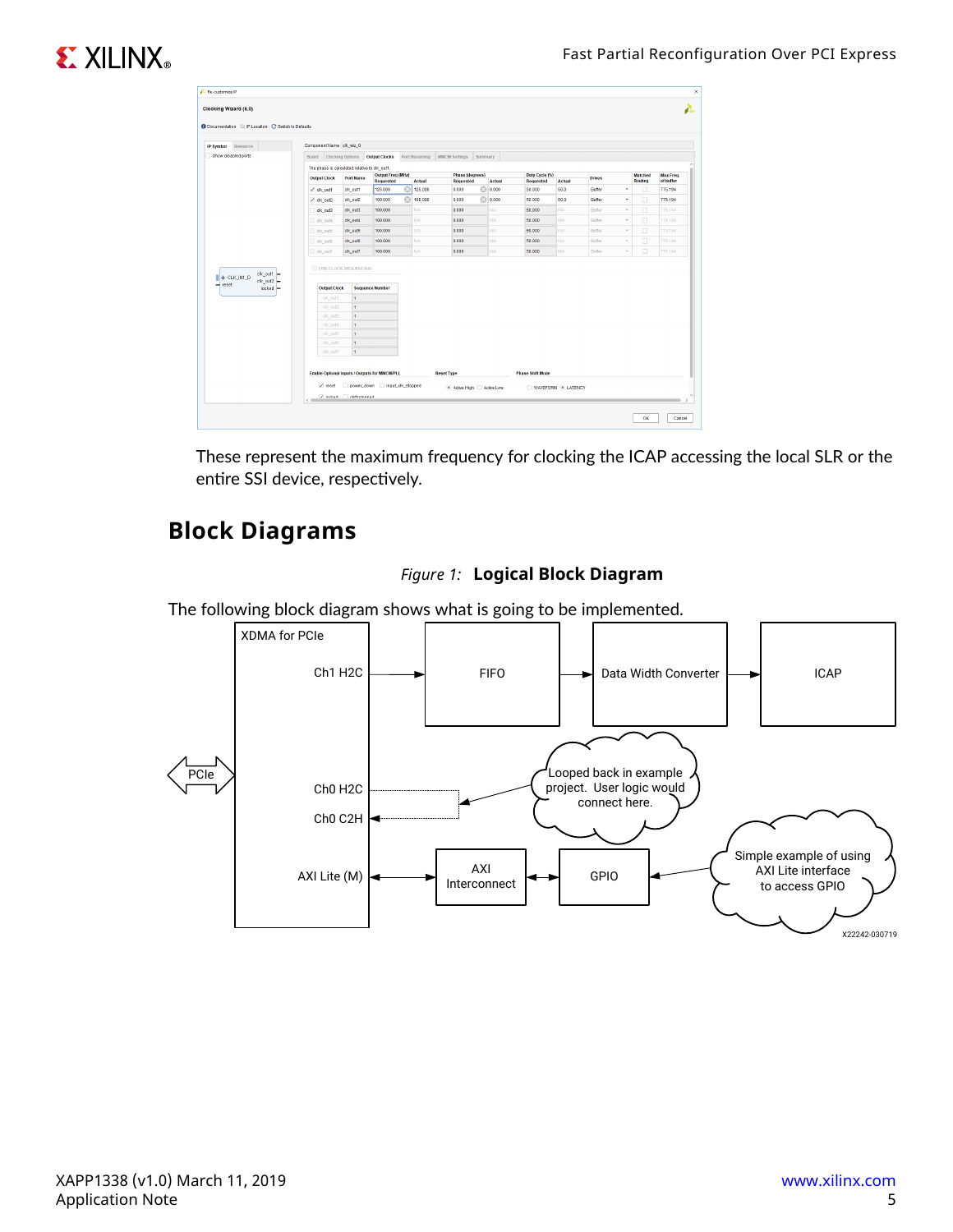

*Figure 2:* **PCIe® Subsystem Block Diagram**

To see the inter-processor interrupt (IPI) block diagram in the tool, open **design\_1**.

This block diagram inserts a Xilinx DMA PCIe IP core with two AXI4-Stream receive channels and one AXI4-Stream transmit channel. Any number of AXI4-Stream channels can be turned on. However, one of the receive channels must be used to receive the bitstream from the PCIe host, and then transfer that bitstream to the ICAP. In this case, channel 1 is the designated receive channel for the ICAP. In this example, channel 0 receive is looped around to channel 0 transmit, but a real application would have these channels interfacing to the user logic.

The DMA channel 1 path goes to an asynchronous FIFO to make it easy to cross clock domains from the PCIe domain to the ICAP domain. The maximum frequency of the ICAP clock domain will depend on the device selected, and it can be found in the device data sheet.

From the domain crossing FIFO, the AXI4-Stream goes to an AXI4-Stream data width converter. The size of the AXI4-Stream path from the DMA interface will be dependent on the PCIe link width and speed. The ICAP width is fixed at 32 bits for all devices.

Integrated Logic Analyzer (ILA) cores have been inserted throughout the data path to be able to monitor activity during operation. These ILAs can be removed and are not necessary for normal operation.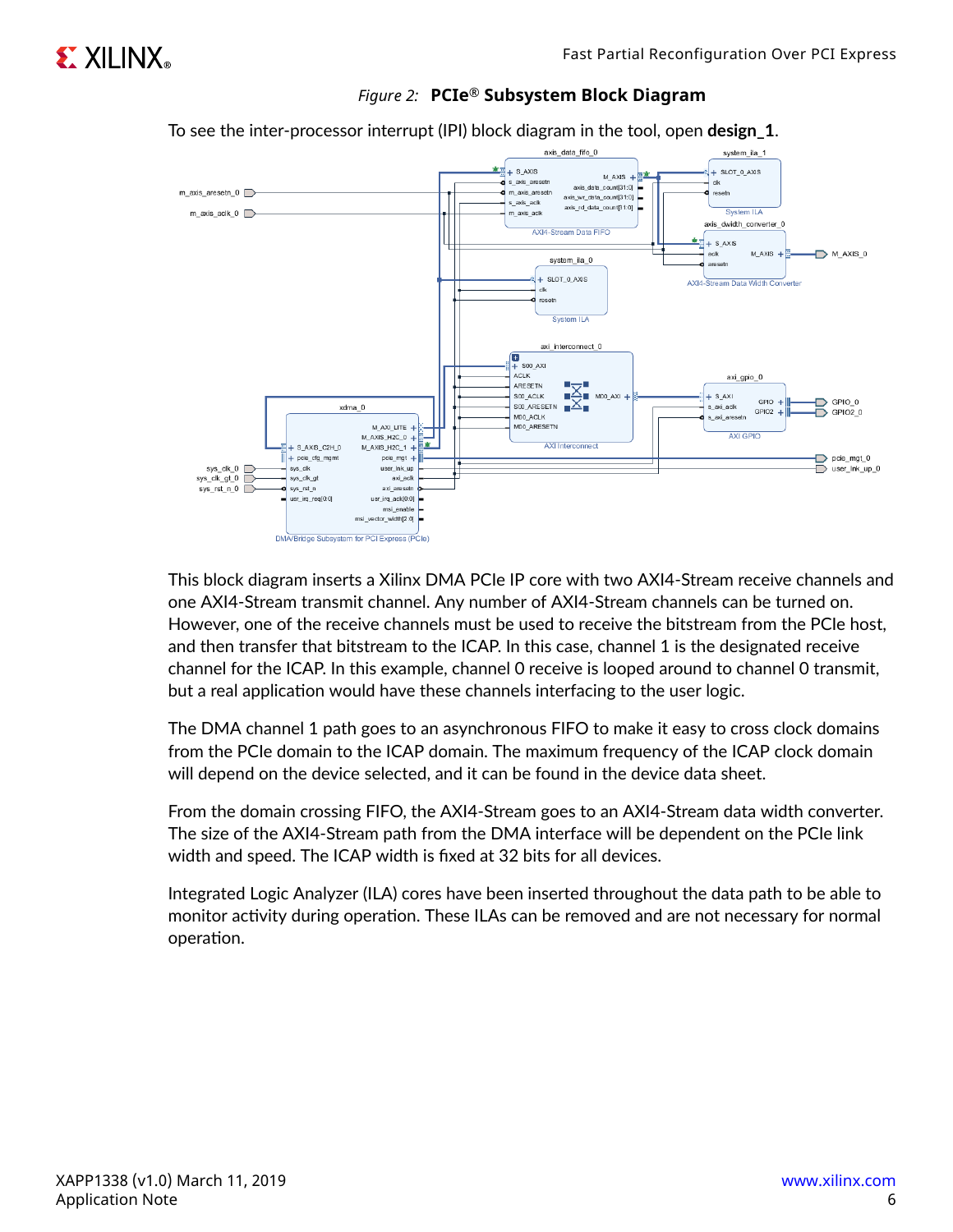

#### **XDMA PCIe IP**

|  |  |  |  |  | Figure 3: Customization of the XDMA PCIe IP, basic features |
|--|--|--|--|--|-------------------------------------------------------------|
|--|--|--|--|--|-------------------------------------------------------------|

To see the PCIe customization, when viewing the block diagram, double-click **xdma\_0**.

| <b>O</b> Documentation <b>P</b> IP Location                                                                                                                                          |                                                                                                                                        |                                |                                                                             |                                    |                              |
|--------------------------------------------------------------------------------------------------------------------------------------------------------------------------------------|----------------------------------------------------------------------------------------------------------------------------------------|--------------------------------|-----------------------------------------------------------------------------|------------------------------------|------------------------------|
| Show disabled ports                                                                                                                                                                  | Component Name xdma_0<br>PCle ID<br>PCle: BARs<br><b>Board</b><br><b>Basic</b><br><b>Functional Mode</b><br><b>DMA</b><br>$\checkmark$ | PCIe: MISC                     | PCle: DMA<br><b>Debug Options</b>                                           | <b>Shared Logic</b>                | <b>GT Settings</b>           |
|                                                                                                                                                                                      | Mode<br>Advanced<br>$\checkmark$<br>Device / Port Type<br>PCI Express Endpoint device<br>PCIe Block Location X1Y2                      | $\sim$<br>$\checkmark$         | <b>GT Selection</b><br>Enable GT Quad Selection                             |                                    |                              |
| M_AXI_LITE +                                                                                                                                                                         | <b>PCIe Interface</b><br><b>Lane Width</b>                                                                                             | X8<br>$\checkmark$             | <b>GT Quad</b><br><b>AXI Interface</b><br><b>AXI Address Width</b>          | GTY Quad 227<br>$\checkmark$<br>64 | $[32 - 64]$                  |
| H<br>$M_A XIS_H 2C_0 + E$<br>필+ S_AXIS_C2H_0<br>M_AXIS_H2C_1 + $\frac{m}{22}$<br>$   + \text{pcie_cfg_mgm}  $<br>pcie_mgt $+   $<br>sys_clk<br>user_Ink_up<br>axi_aclk<br>sys_clk_gt | <b>Maximum Link Speed</b><br>2.5 GT/s 3.0 GT/s 3.0 GT/s<br>Reference Clock Frequency (MHz)                                             | <b>100 MHz</b><br>$\checkmark$ | AXI Data Width<br><b>AXI Clock Frequency</b><br><b>DMA</b> Interface option | 256 bit<br>250                     | $\checkmark$<br>$\checkmark$ |
| o sys_rst_n<br>axi_aresetn<br>usr_irq_ack[0:0]<br>$\blacksquare$ usr_irq_req[0:0]<br>msi_enable<br>msi_vector_width[2:0]                                                             | Reset Source                                                                                                                           | <b>User Reset</b><br>$\sim$    | AXI Memory Mapped @ AXI Stream<br>AXI-Lite Slave Interface                  |                                    |                              |
|                                                                                                                                                                                      | Enable PIPE Simulation<br>Enable GT Channel DRP Ports<br>Enable PCIe DRP Ports                                                         |                                |                                                                             |                                    |                              |
|                                                                                                                                                                                      | Additional Transceiver Control and Status Ports<br><b>System Reset polarity</b>                                                        |                                | <b>ACTIVE LOW</b><br>v                                                      |                                    |                              |
|                                                                                                                                                                                      | Tandem Configuration or Partial Reconfiguration   None                                                                                 |                                | v                                                                           |                                    |                              |

This sample design has been set up to use a Gen3 x8 IP core, but other PCIe widths and speeds can be used. A Gen1 x1 system can typically achieve 400 MB/s transfer rates that will not saturate the ICAP interface, but can still be used and will be much faster than the MCAP path. All other link widths and speeds should saturate the ICAP interface, which maximizes configuration performance.

Under DMA Interface options, note that *AXI Stream* is selected.

Any PCIe site on the target device can be used, but the most efficient location will be the one next to the ICAP site, which reduces routing delays.

In the Basic tab shown above, the Tandem Configuration or Partial Reconfiguration field is set to *None*. This design does not utilize Tandem Configuration to meet 120 ms enumeration during the initial device configuration. However, it *could*, because this feature is independent of what the fast partial reconfiguration over PCIe will require.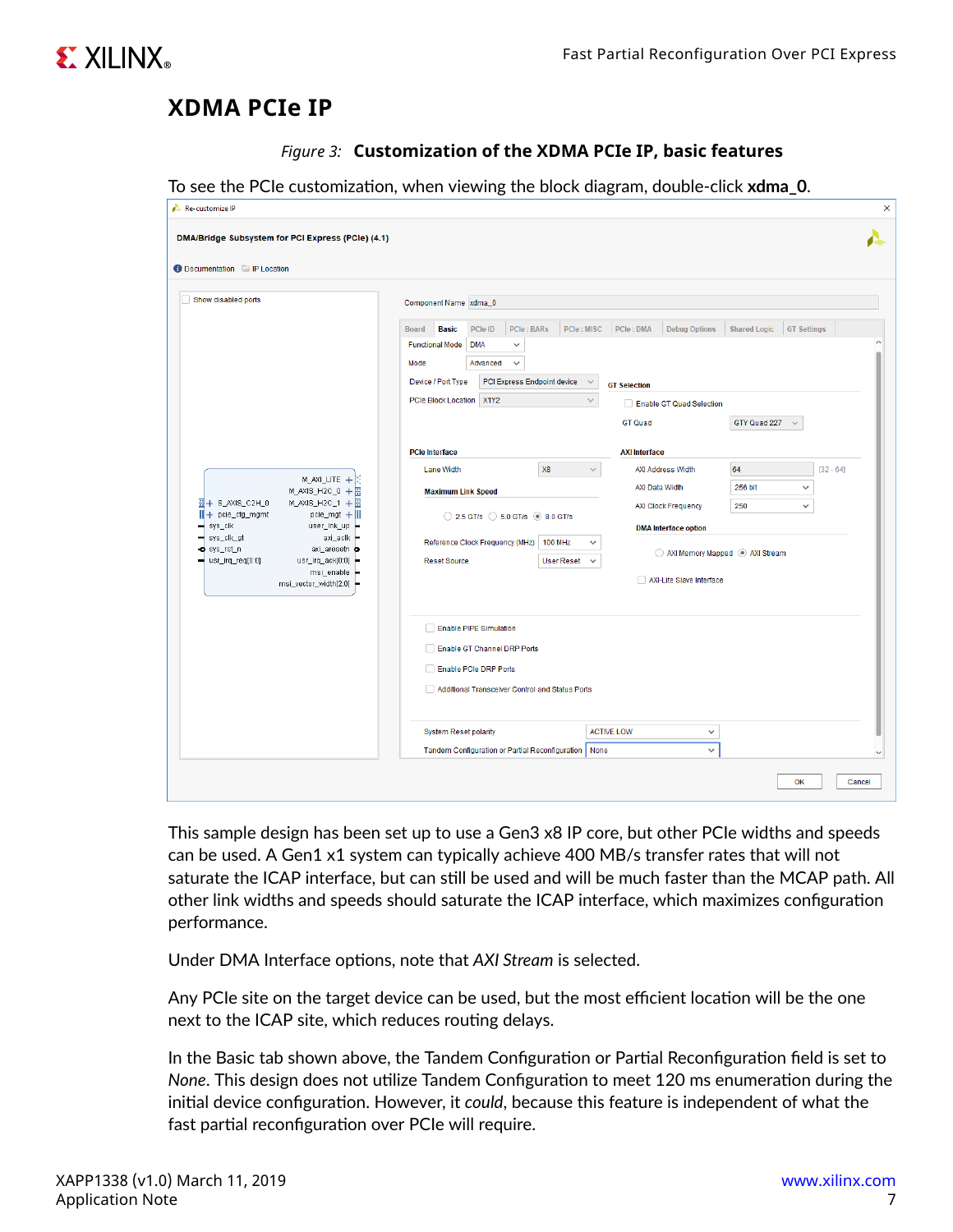

#### Select **PCIe : DMA**.

*Note***:** Do *not* select **PR over PCIe** in this drop-down, because that selection enables the MCAP interface for bitstream delivery, which is not used in this application.

| Re-customize IP <@xcotechmkt41><br>DMA/Bridge Subsystem for PCI Express (PCIe) (4.1)   |                                                                                          | $\odot$ |
|----------------------------------------------------------------------------------------|------------------------------------------------------------------------------------------|---------|
| Documentation P IP Location                                                            |                                                                                          |         |
| Show disabled ports                                                                    | Component Name xdma_0                                                                    |         |
|                                                                                        | PCIe: BARs<br>PCIe: MISC<br>PCIe ID<br><b>PCIe: DMA</b><br><b>Basic</b><br><b>Board</b>  |         |
|                                                                                        | $\overline{2}$<br>Number of DMA Read Channel (H2C)<br>$\checkmark$                       |         |
|                                                                                        | Number of DMA Write Channel (C2H)<br>1<br>$\checkmark$                                   |         |
|                                                                                        | $\odot$<br>Number of Request IDs for Read channel (2, 4, 8, 16, 32, 64) 32<br>$[2 - 64]$ |         |
|                                                                                        | Number of Request IDs for Write channel (2, 4, 8, 16, 32)<br>16<br>$[2 - 32]$            |         |
| <b>M_AXLLITE +</b><br>M_AXIS_H2C_D +                                                   | Descriptor Bypass for Read (H2C)<br>0000<br>$\checkmark$                                 |         |
| M_AXIS_H2C_1 +<br>$\frac{11}{21}$ + SLAXIS_C2H_D<br>+ pcie_clg_mgmL<br>pcie_mgt +      | Descriptor Bypass for Write (C2H)<br>0000<br>$\checkmark$                                |         |
| ys_clk<br>user_lnk_up<br>sys_clk_gt<br>axi_aclk<br>axi_alesein D<br><b>Q</b> sys_ist_n | AXI ID Width<br>4<br>$\checkmark$                                                        |         |
| R:01por_pit_use<br>usi_iiq_ack(0:0)<br>mi_enable<br>msi_voctor_width[2:0]              | <b>DMA Status Ports</b>                                                                  |         |
|                                                                                        | <b>Data Protection</b>                                                                   |         |
|                                                                                        | ◎ None ○ Check Parity ○ Propagate Parity                                                 |         |
|                                                                                        |                                                                                          |         |
|                                                                                        |                                                                                          |         |
|                                                                                        |                                                                                          |         |
|                                                                                        |                                                                                          |         |
|                                                                                        | 0K                                                                                       | Cancel  |

*Figure 4:* **Customization of the XDMA PCIe IP, DMA features**

In this tab, see that the value for Number of DMA Read Channel (H2C) has been increased, and 2 is selected. On this tab, H2C means Host to Card, which is how the bitstream will move from the host to the PCIe block and eventually the ICAP. In this design, the channel is dedicated to the ICAP, but could be mixed to be used with other user application logic that has been added.

**IMPORTANT***! It is important for developers to understand that one of the disadvantages of using the DMA for PCIe is that the configuration of the FPGA is now open to anyone using this host.*

In most systems, PCIe configuration packets used to program (via the MCAP and configuration transactions) typically require root access to send. While it is beyond the scope of this application note to implement security checks, there are several options available.

First, the ICAP itself has built-in checks to only accept bitstreams that are properly formatted with the correct device information. Also, this design does not implement readback, so the bitstream cannot be read back over the PCIe link.

In terms of protecting the FPGA from being downloaded with unintended bitstreams, you could do the following:

- Add a control register with a *secret* value that has to be set before data can be sent to the ICAP.
- Use built-in device encryption techniques.

 $\frac{1}{2}$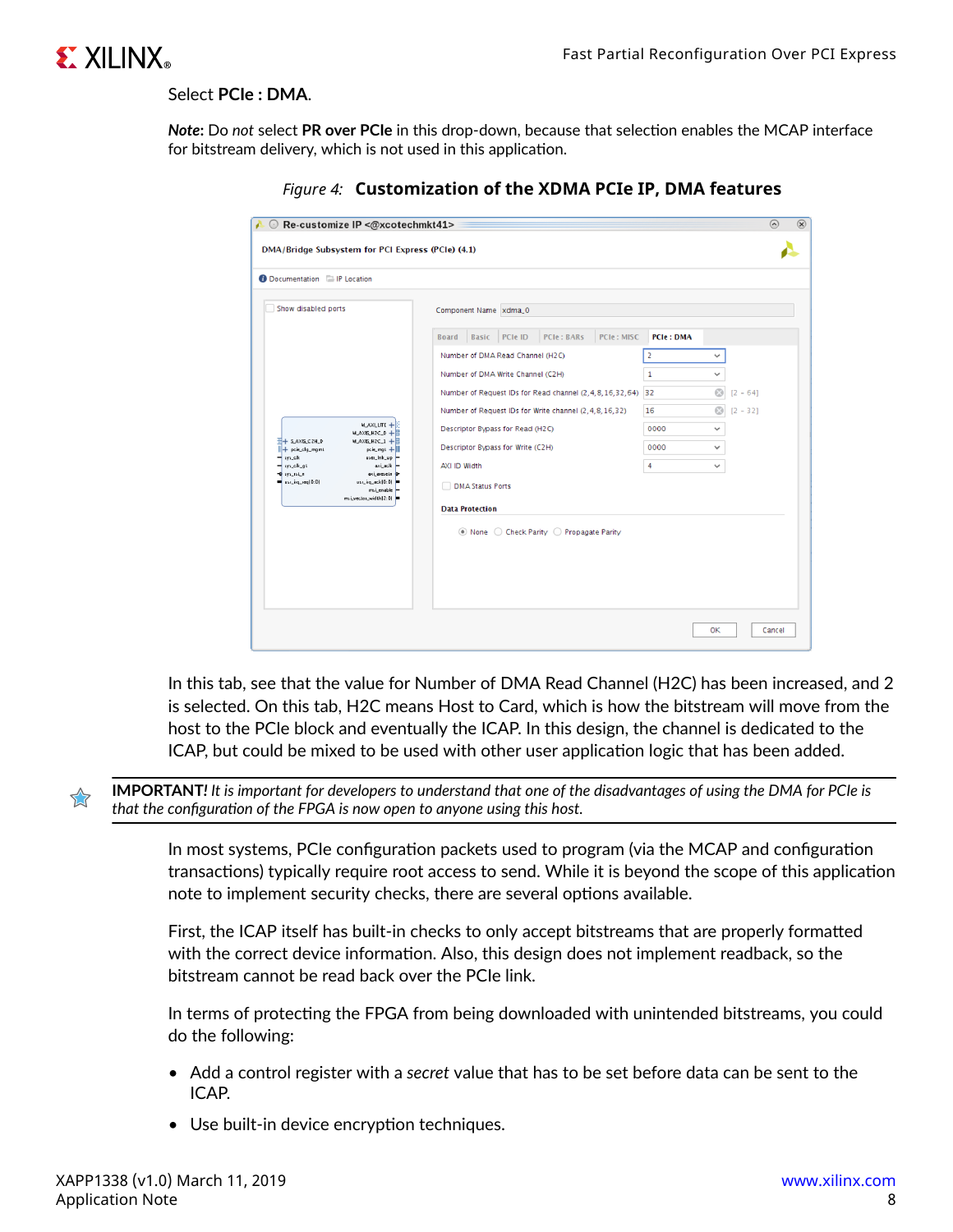

The partial bitstream delivery path in this design starts at the PCIe IP core, passes through the FIFO and data width converter, then out of the block diagram as 32-bit AXI4-Stream data.

To see M\_AXIS\_0\_tdata connect to the input port of the ICAP (which completes the path), open **design\_1\_wrapper.v**.

### **Compile the Reference Design**

- 1. In the Flow Navigator, click **Run Implementation** to pull the design all the way through place and route, which will:
	- Run synthesis of all IP and sub-modules
	- Implement the parent configuration
	- Implement the child configuration using the Partial Reconfiguration project flow
- 2. When implementation completes, a dialog box opens. Click **Cancel** (or **Open Implemented Design**).

*Note***:** Do *not* run bitstream generation here, because the design properties are not set up for flash programming of the full bitstream or PCIe-based delivery of the partial bitstreams. Different options are required for each and this scenario is not yet supported within Vivado project mode.

3. In the Tcl Console, to create all full and partial bit files, source this script:

source create\_all\_bitstreams.tcl

This creates the full device bitstream (with compression enabled) for the parent configuration with the required options for dual QSPI programming:

- **CONFIG\_MODE:** SPIx8
- **SPI\_BUSWIDTH:** 8
- **CONFIGRATE:** 51.0

The script will also generate partial bitstreams for the shift\_right and shift\_left Reconfigurable Modules with the required CONFIG MODE of S SELECTMAP32 needed for the ICAP. Bitstream compression is disabled to ensure consistent sizes for all partial bit files.

- 4. With these three bitstreams created and placed in the Bitstreams folder, the final step is to generate:
	- . mc s files for dual QSPI flash programming
	- .bin files for partial reconfiguration programming over PCIe
- 5. In the Tcl Console, to create all the required programming files, source this script:

```
source create_bin_and_prom.tcl
```
This formats each partial bitstream for 32-bit SelectMAP delivery, and formats the full device bitstream for dual QSPI configuration.

### **Configure the Device via JTAG**

The initial configuration of the device can be achieved via JTAG or dual QSPI. To configure the device via JTAG, perform the following steps.

1. If necessary, launch the Vivado IDE, and select **Open Hardware Manager**.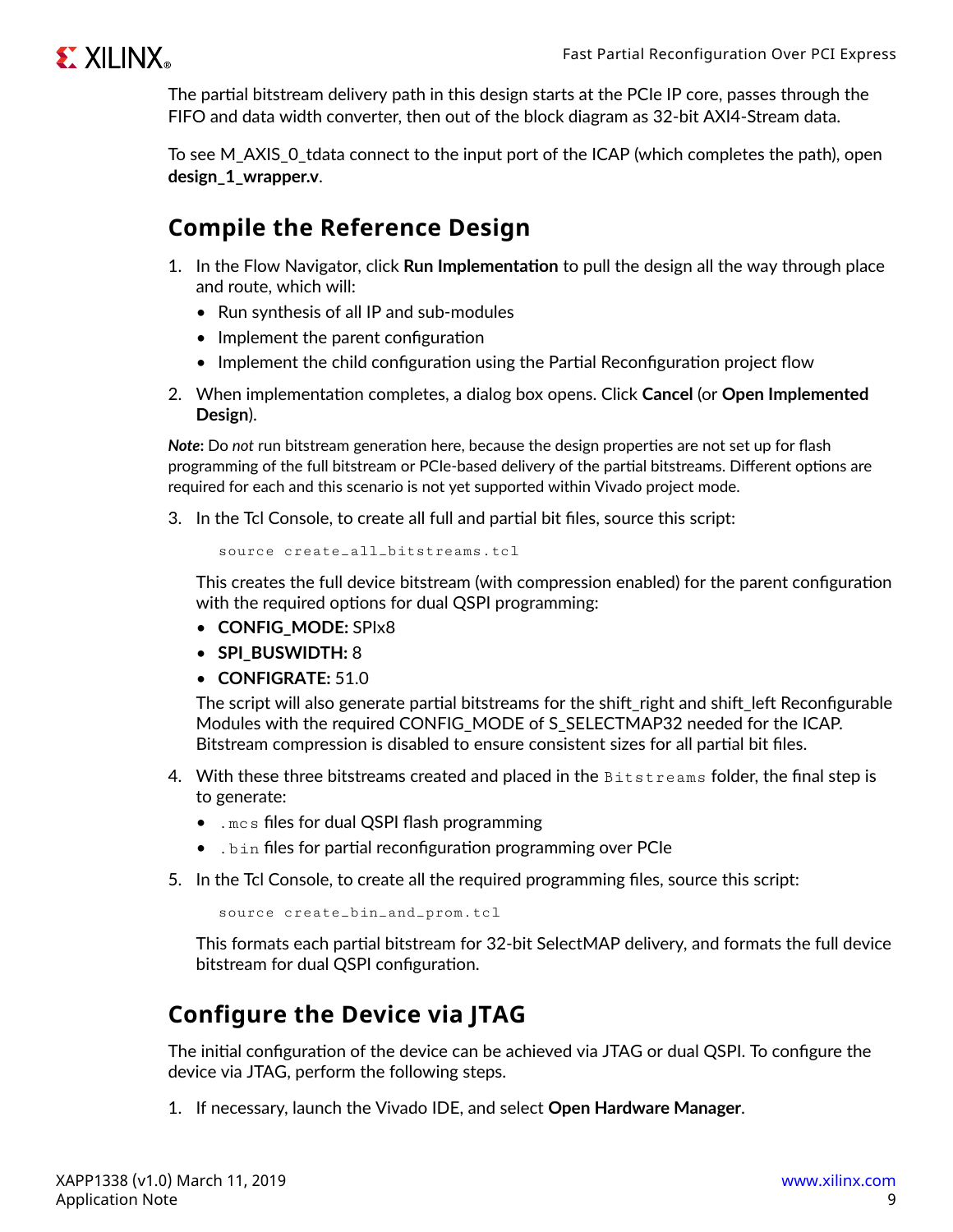## **EXALINX**

- 2. Connect to the target board.
- 3. Right-click the device (KU5P or VU9P), and select **Program Device**, which opens a dialog box.



- 4. For Bitstream file, select **design\_1\_wrapper.bit** from the Bitstreams folder.
- 5. For Debug probes file, select **design\_1\_wrapper\_shift\_right.ltx**.
- 6. Click **Program**.

The result is that four LEDs shift to the right after DONE goes high.

#### **Configure the Device via Dual QSPI**

A prom image of the design can be loaded into the local QSPI flash to be automatically delivered upon power-up of the board.

- 1. Right-click the device (KU5P or VU9P), and select **Add Configuration Memory Device**.
- 2. From the list of configuration memory parts, select **mt25qu01g-spi-x1\_x2\_x4\_x8**. You must select this part (which includes  $_{-x8}$ ), because the PROM image is set for dual QSPI.

|                                              | Add Configuration Memory Device                                |              |                          |       |        |      |              | $\times$      |
|----------------------------------------------|----------------------------------------------------------------|--------------|--------------------------|-------|--------|------|--------------|---------------|
|                                              | Choose a configuration memory part. This can be changed later. |              |                          |       |        |      |              |               |
| Device: (b) xcku5p_0                         |                                                                |              |                          |       |        |      |              |               |
| Filter                                       |                                                                |              |                          |       |        |      |              |               |
| Manufacturer                                 | All                                                            | $\checkmark$ |                          | Type  | All    |      | $\checkmark$ |               |
| Density (Mb)                                 | All                                                            | $\checkmark$ |                          | Width | All    |      | v            |               |
|                                              |                                                                |              |                          |       |        |      |              |               |
|                                              |                                                                |              | <b>Reset All Filters</b> |       |        |      |              |               |
|                                              |                                                                |              |                          |       |        |      |              |               |
| <b>Select Configuration Memory Part</b>      |                                                                |              |                          |       |        |      |              |               |
| Search: Q- mt                                |                                                                | $\odot$      | (22 matches)             |       |        |      |              |               |
| Name                                         |                                                                | Part         | Manufact                 | Alias | Family | Type | Density (    |               |
| mt25qu01g-spi-x1_x2_x4                       |                                                                | mt25qu01g    | <b>Micron</b>            |       | mt25gu | spi  | 1024         |               |
| /http://tn/25qu01g-spi-x1_x2_x4_x8           |                                                                | mt25qu01q    | Micron                   |       | mt25qu | spi  | 1024         |               |
| $\blacktriangleright$ mt25qu02g-spi-x1_x2_x4 |                                                                | mt25qu02g    | Micron                   |       | mt25qu | spi  | 2048         |               |
| Q,                                           | mt25qu02q-spi-x1 x2 x4 x8                                      | mt25qu02q    | Micron                   |       | mt25qu | spi  | 2048         |               |
| ₹                                            |                                                                |              |                          |       |        |      |              | $\rightarrow$ |

3. Click **OK**, and then click **OK** again when asked if you want to program this device now.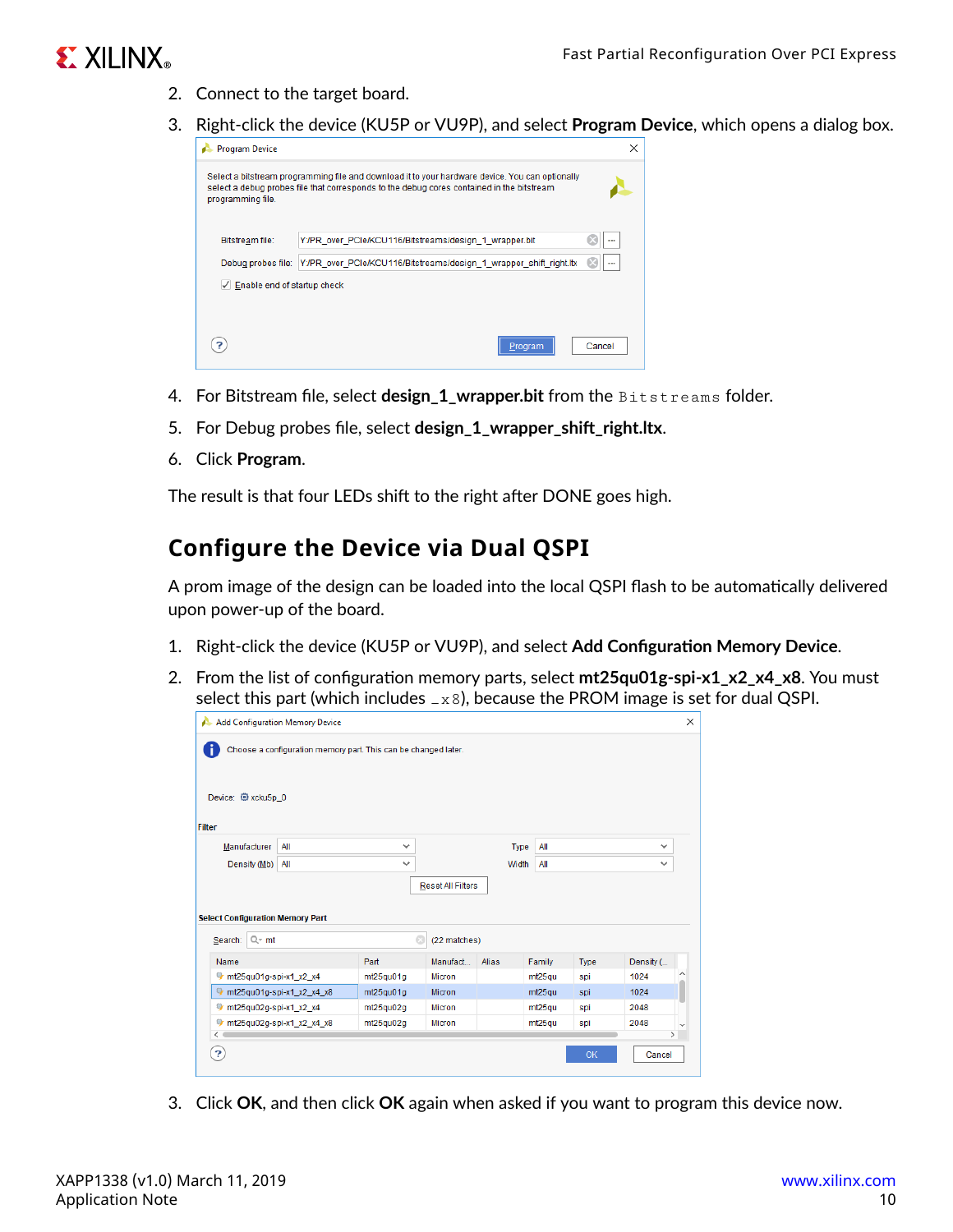## **EXILINX**

4. When asked if you want to program the device now, click **OK**, which opens Program Configuration Memory Device.

|                                                          | Program Configuration Memory Device<br>× |                                |  |  |  |  |  |
|----------------------------------------------------------|------------------------------------------|--------------------------------|--|--|--|--|--|
| Select a configuration file and set programming options. |                                          |                                |  |  |  |  |  |
| Memory Device:                                           | <b>@ mt25qu01g-spi-x1_x2_x4_x8</b>       |                                |  |  |  |  |  |
| Configuration file:                                      | tstreams/PR_over_PCIe_prom_primary.mcs   |                                |  |  |  |  |  |
| Configuration file 2:                                    | eams/PR_over_PCle_prom_secondary.mcs >   |                                |  |  |  |  |  |
| PRM file:                                                |                                          |                                |  |  |  |  |  |
| PRM file 2:                                              |                                          |                                |  |  |  |  |  |
| State of non-config mem I/O pins:                        |                                          | Pull-none                      |  |  |  |  |  |
| <b>Program Operations</b>                                |                                          |                                |  |  |  |  |  |
| Address Range:                                           |                                          | <b>Configuration File Only</b> |  |  |  |  |  |
| $\sqrt{ }$ Erase                                         |                                          |                                |  |  |  |  |  |
| <b>Blank Check</b>                                       |                                          |                                |  |  |  |  |  |
| $\sqrt{P_{\text{I}}$ ogram                               |                                          |                                |  |  |  |  |  |
| $\sqrt{}$ Verify                                         |                                          |                                |  |  |  |  |  |
| Verify Checksum                                          |                                          |                                |  |  |  |  |  |
| <b>SVF Options</b>                                       |                                          |                                |  |  |  |  |  |
|                                                          | Create SVF Only (no program operations)  |                                |  |  |  |  |  |
| SVF File:                                                |                                          |                                |  |  |  |  |  |
|                                                          | OK                                       | Cancel<br>Apply                |  |  |  |  |  |

- 5. For Configuration file, select PR\_over\_PCIe\_prom\_primary.mcs.
- 6. For Configuration file *2*, select PR\_over\_PCIe\_prom\_secondary.mcs.
- 7. To erase the program from the flash target, click **OK**.
- 8. After this completes, ensure the Mode pins are set to Master SPI mode before pushing PROG or re-powering the board.
- 9. Ensure the following values are set to 0:
	- **KCU116:** Bit 6 on SW21
	- **VCU118:** Bit 2 on SW16

#### **Connect to PCIe Host and Partially Reconfigure the FPGA**

Transferring the partial bitstream from the host to the FPGA is easily accomplished using the Xilinx DMA reference driver, available here: [AR#65444](https://www.xilinx.com/cgi-bin/docs/ndoc?t=answers;d=65444.html).

The reference driver is available for both Windows and Linux and contains example applications that make it easy to transfer data from the host to the FPGA.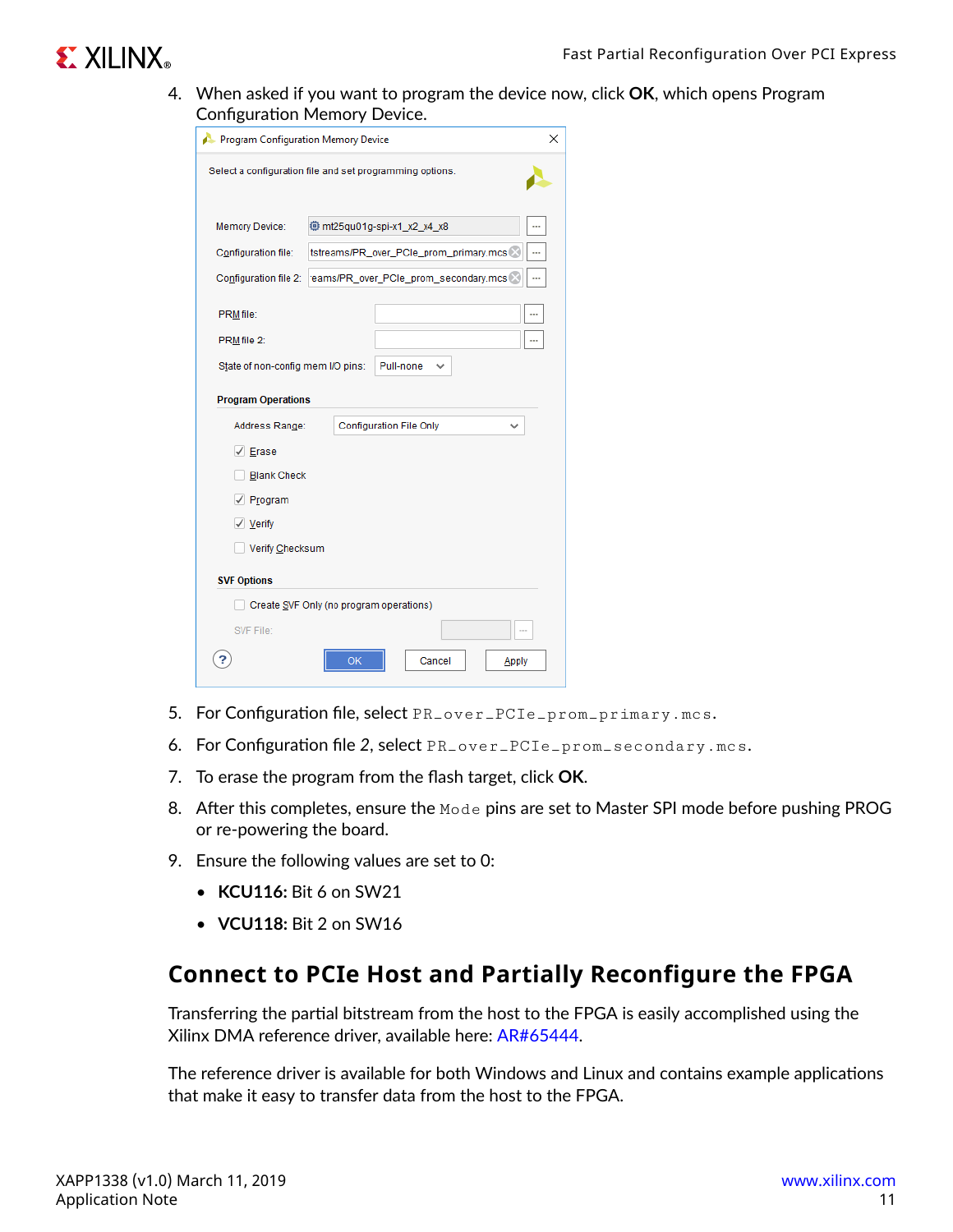## **EXILINX**

Follow the instructions within the answer record to install the driver. In this application note, Linux is used to accomplish the transfer, but Windows can be used as well.

Once the driver is installed, use the **dma\_to\_device** program to transfer the partial bitstream from the host to the ICAP. An example command is shown below:

```
./dma_to_device -d /dev/xdma/card0/h2c1 -s 475956 -c 1 -f ./
inst_shift_shift_left_partial.bin
```
- -d**:** Character device for channel one. This location may vary so check that this path is correct for the specific Linux environment.
- -s**:** Size of the partial bin file in bytes.
- -c**:** Number of times to send the bin file. In this case, one time is all that is needed.
- -f**:** Actual partial bin file to be sent.

Different bin files can be sent using this same command, but be sure to update the size and the file location before executing the command.

## **Use Debug Cores to Monitor Activity**

While the device is undergoing partial reconfiguration, the data stream can be monitored to confirm bitstream formatting is correct. Multiple ILA debug cores have been inserted into this sample design, but the most straightforward one to use sits in the top level alongside the ICAP primitive.

- 1. Open the Vivado<sup>®</sup> Design Suite hardware manager feature, and connect to the target board.
- 2. To see the debug cores, refresh the device.
- 3. In one of the ILA core windows, click **Specify the probes file links** to find Bitstreams/ design\_1\_wrapper\_shift\_right.ltx.
- 4. In hw\_ila\_3, click **+** to add probes in the Trigger Setup window.
- 5. Select M\_AXIS\_0\_tdata[31:0], and click **OK**.
- 6. For Radix, select **[H]** (hexadecimal).
- 7. For Value, set 5599\_AA66 to watch for the bitstream sync word. This is the bit-swapped version that the ICAP expects to set the configuration engine to programming mode.



- 8. Arm the trigger, and then partially reconfigure the device (as described in the previous section). Data should be captured as soon as the partial bitstream is sent.
- 9. In the captured data, you will see the beginning of the bitstream delivery, not long after tvalid has risen high.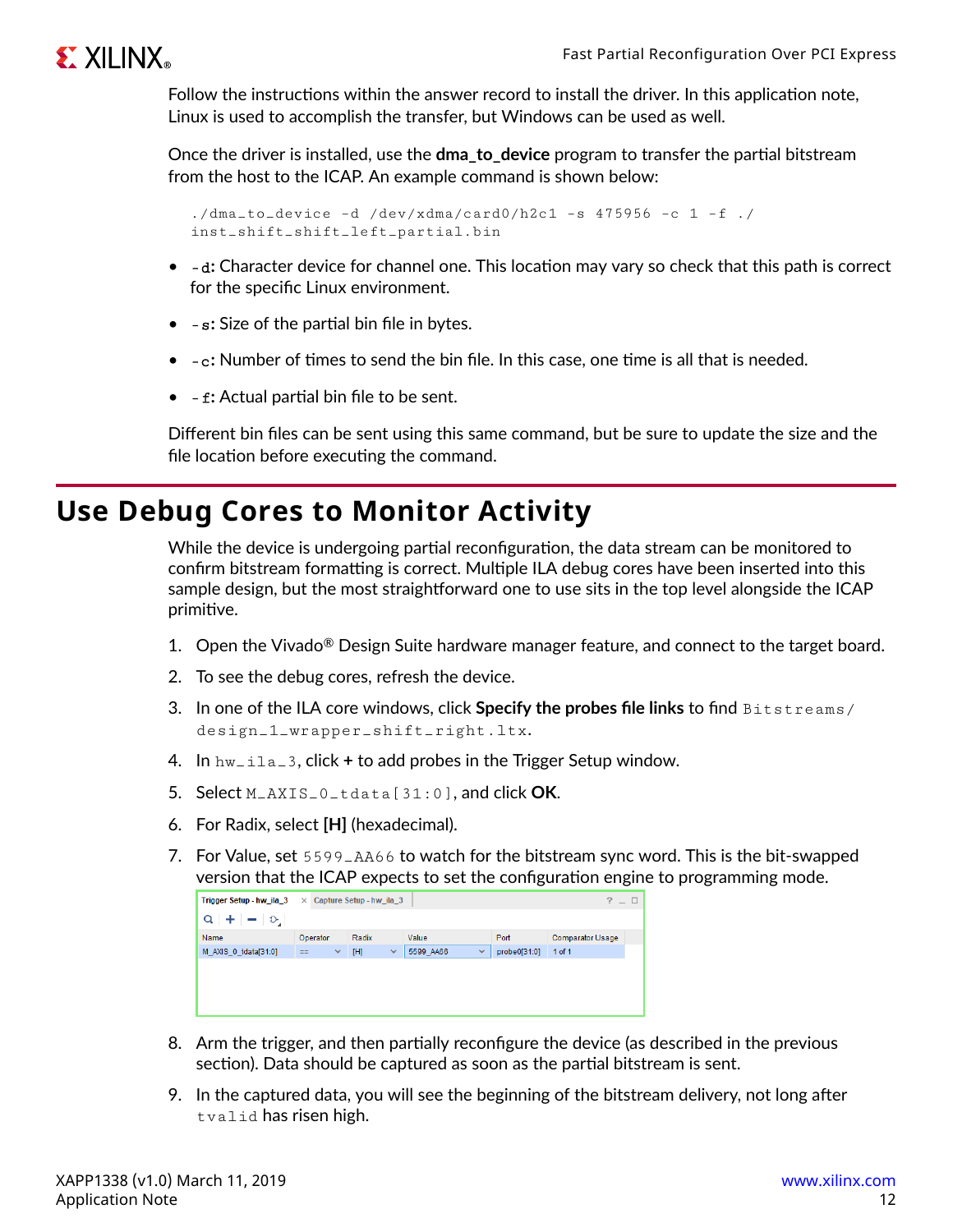# **EXALINX**

| Waveform - hw ila 3                                                                                                                                                                                                                                                                                                        |          |          |     |          |                   |     |        |
|----------------------------------------------------------------------------------------------------------------------------------------------------------------------------------------------------------------------------------------------------------------------------------------------------------------------------|----------|----------|-----|----------|-------------------|-----|--------|
| $Q \mid + \mid = \mid \Phi \mid \blacktriangleright \mid \blacktriangleright \mid \blacksquare \mid \boxtimes \mid \Theta \mid Q \mid \boxtimes \mid \blacktriangleleft \mid \mathsf{H} \mid \mathsf{H} \mid \blacktriangleright \mid \exists \vdash \mid \mathsf{H} \mid \mathsf{F} \mid \exists \top \mid \boxplus \mid$ |          |          |     |          |                   |     |        |
| ILA Status: Idle                                                                                                                                                                                                                                                                                                           |          |          |     |          |                   |     | 512    |
| <b>Name</b>                                                                                                                                                                                                                                                                                                                | Value    |          | 490 | 1500     |                   | 510 |        |
| M_AXIS_0_tdata[31:0]                                                                                                                                                                                                                                                                                                       | 5599aa66 | 04000000 |     | ffffffff | <b>TO GALLERY</b> |     | entre. |
| <b>L</b> M AXIS 0 tvalid                                                                                                                                                                                                                                                                                                   |          |          |     |          |                   |     |        |
| <b><i>I PRERROR</i></b>                                                                                                                                                                                                                                                                                                    | 0        |          |     |          |                   |     |        |
| <b><i>IS PRDONE</i></b>                                                                                                                                                                                                                                                                                                    |          |          |     |          |                   |     |        |
| <b>L</b> M AXIS 0 tready                                                                                                                                                                                                                                                                                                   |          |          |     |          |                   |     |        |

The AXI4 bus can be monitored for its activity by using the ILA core instances hw\_ila\_1 and hw\_ila\_2. These cores can be found within the block diagram. They monitor the output of:

- XDMA (system\_ila\_0)
- data\_fifo (system\_ila\_1)

## **Conclusion**

This application note shows one way to continuously stream configuration data over PCIe to saturate the ICAP. Ultimately, the highest performance solution is one that maximizes delivery bandwidth to the ICAP by sending configuration data as quickly as the silicon allows. This partial bitstream delivery must be coupled with a sequence of events before, during, and after partial reconfiguration. For more information on design considerations, see the *Vivado Design Suite User Guide: Partial Reconfiguration* ([UG909\)](https://www.xilinx.com/cgi-bin/docs/rdoc?v=latest;d=ug909-vivado-partial-reconfiguration.pdf).

### **Supported Features**

- Fast configuration over  $PCle^{\circledR}$  at maximum ICAP bandwidth capacity.
- Initial configuration from dual QSPI or JTAG ports.
- Debug at key stages of bitstream delivery path.
- Kintex® UltraScale+™ and Virtex® UltraScale+™ support.
- Use of standard example PCIe drivers.

#### **Unsupported Features**

- Kintex<sup>®</sup> UltraScale™ and Virtex® UltraScale™ devices are not supported with the delivered example designs. The same approach can be used to achieve the same results, but this has not been explicitly built or tested by Xilinx.
- This version supports only AXI4-Stream mode, not AXI4 memory mapped mode.

Some features are not yet implemented, but might be considered for a future release.

### **Known Limitations**

The Partial Reconfiguration project flow does not yet support Reconfigurable Partition (RP) definition within block diagrams. Define all RPs within RTL or export block diagrams to the scripted non-project implementation flow.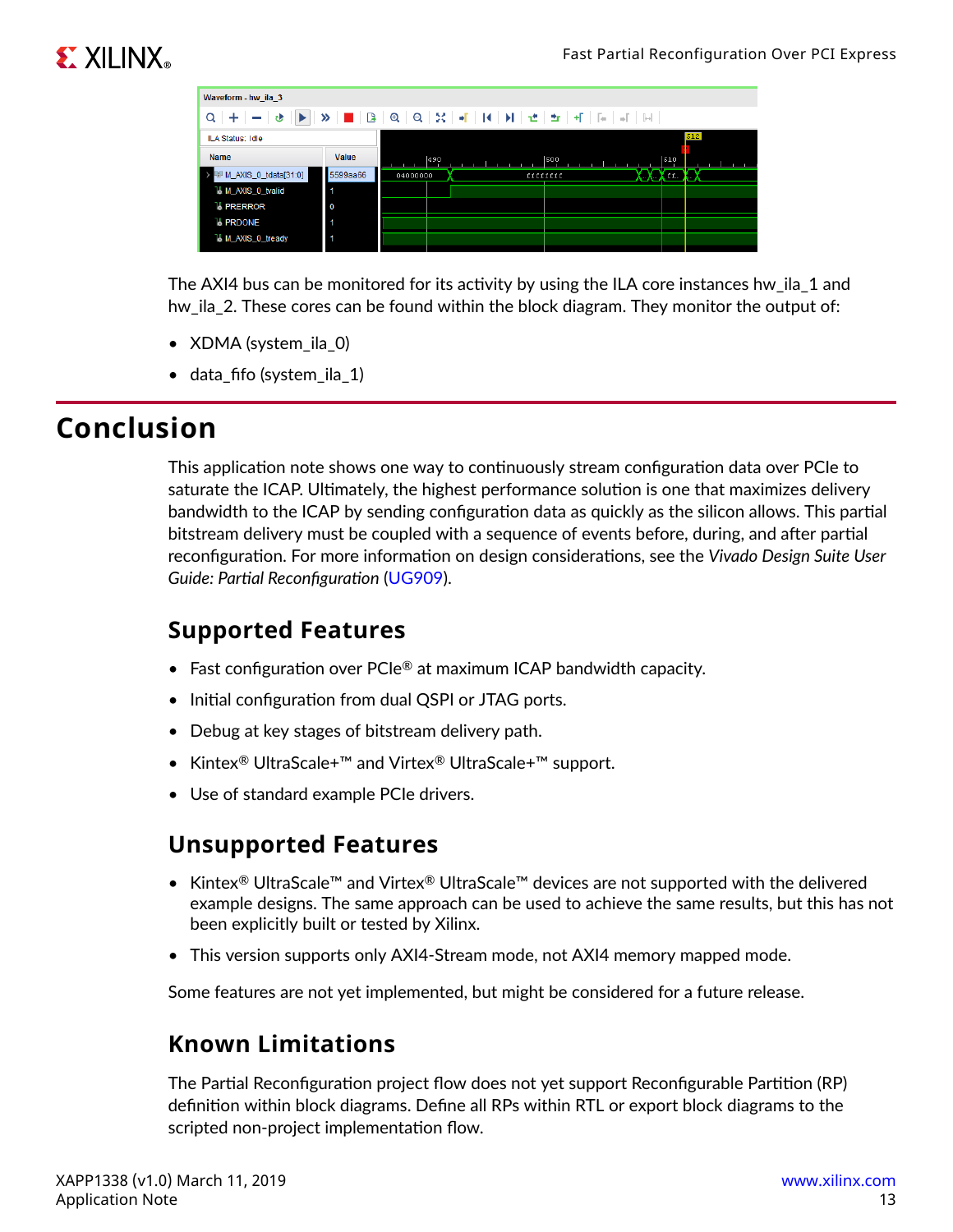### **References**

- 1. *Vivado Design Suite User Guide: Partial Reconfiguration* [\(UG909\)](https://www.xilinx.com/cgi-bin/docs/rdoc?v=latest;d=ug909-vivado-partial-reconfiguration.pdf)
- 2. *DMA/Bridge Subsystem for PCI Express Product Guide* ([PG195\)](https://www.xilinx.com/cgi-bin/docs/ipdoc?c=xdma;v=latest;d=pg195-pcie-dma.pdf)
- 3. *Vivado Design Suite Tutorial: Partial Reconfiguration* ([UG947](https://www.xilinx.com/cgi-bin/docs/rdoc?v=latest;d=ug947-vivado-partial-reconfiguration-tutorial.pdf))
- 4. *UltraScale Architecture Configuration User Guide* ([UG570](https://www.xilinx.com/cgi-bin/docs/ndoc?t=user_guides;d=ug570-ultrascale-configuration.pdf))

## **Revision History**

The following table shows the revision history for this document.

| <b>Section</b>          | <b>Revision Summary</b> |
|-------------------------|-------------------------|
|                         | 03/11/2019 Version 1.0  |
| Initial Xilinx release. | N/A                     |

## **Please Read: Important Legal Notices**

The information disclosed to you hereunder (the "Materials") is provided solely for the selection and use of Xilinx products. To the maximum extent permitted by applicable law: (1) Materials are made available "AS IS" and with all faults, Xilinx hereby DISCLAIMS ALL WARRANTIES AND CONDITIONS, EXPRESS, IMPLIED, OR STATUTORY, INCLUDING BUT NOT LIMITED TO WARRANTIES OF MERCHANTABILITY, NON-INFRINGEMENT, OR FITNESS FOR ANY PARTICULAR PURPOSE; and (2) Xilinx shall not be liable (whether in contract or tort, including negligence, or under any other theory of liability) for any loss or damage of any kind or nature related to, arising under, or in connection with, the Materials (including your use of the Materials), including for any direct, indirect, special, incidental, or consequential loss or damage (including loss of data, profits, goodwill, or any type of loss or damage suffered as a result of any action brought by a third party) even if such damage or loss was reasonably foreseeable or Xilinx had been advised of the possibility of the same. Xilinx assumes no obligation to correct any errors contained in the Materials or to notify you of updates to the Materials or to product specifications. You may not reproduce, modify, distribute, or publicly display the Materials without prior written consent. Certain products are subject to the terms and conditions of Xilinx's limited warranty, please refer to Xilinx's Terms of Sale which can be viewed at [https://](https://www.xilinx.com/legal.htm#tos) [www.xilinx.com/legal.htm#tos](https://www.xilinx.com/legal.htm#tos); IP cores may be subject to warranty and support terms contained in a license issued to you by Xilinx. Xilinx products are not designed or intended to be fail-safe or for use in any application requiring fail-safe performance; you assume sole risk and liability for use of Xilinx products in such critical applications, please refer to Xilinx's Terms of Sale which can be viewed at [https://www.xilinx.com/legal.htm#tos.](https://www.xilinx.com/legal.htm#tos)